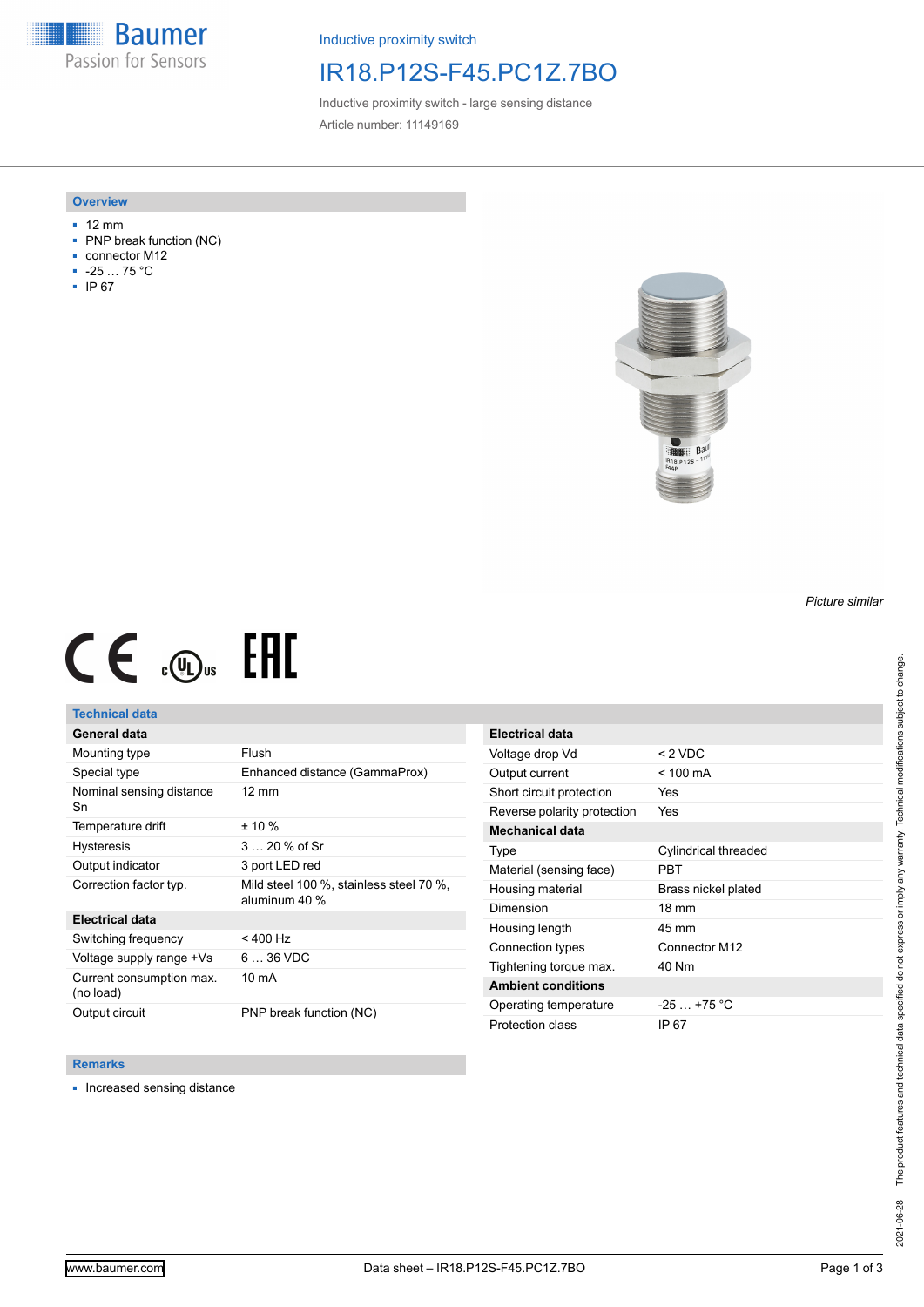

Inductive proximity switch

# IR18.P12S-F45.PC1Z.7BO

Inductive proximity switch - large sensing distance Article number: 11149169

**Dimension drawing**





**Correction factors for different mounting situation (approx.)**



| Mounting material | Correction factor |
|-------------------|-------------------|
| Mild steel        | $100 \%$          |
| Stainless steel   | $100 \%$          |
| Aluminum          | $100 \%$          |



| Mounting material | Correction factor |
|-------------------|-------------------|
| Mild steel        | $105 \%$          |
| Stainless steel   | $95\%$            |
| Aluminum          | 95%               |



| Mounting material | Correction factor |
|-------------------|-------------------|
| Mild steel        | not possible      |
| Stainless steel   | $110\%$           |
| Aluminum          | 65%               |